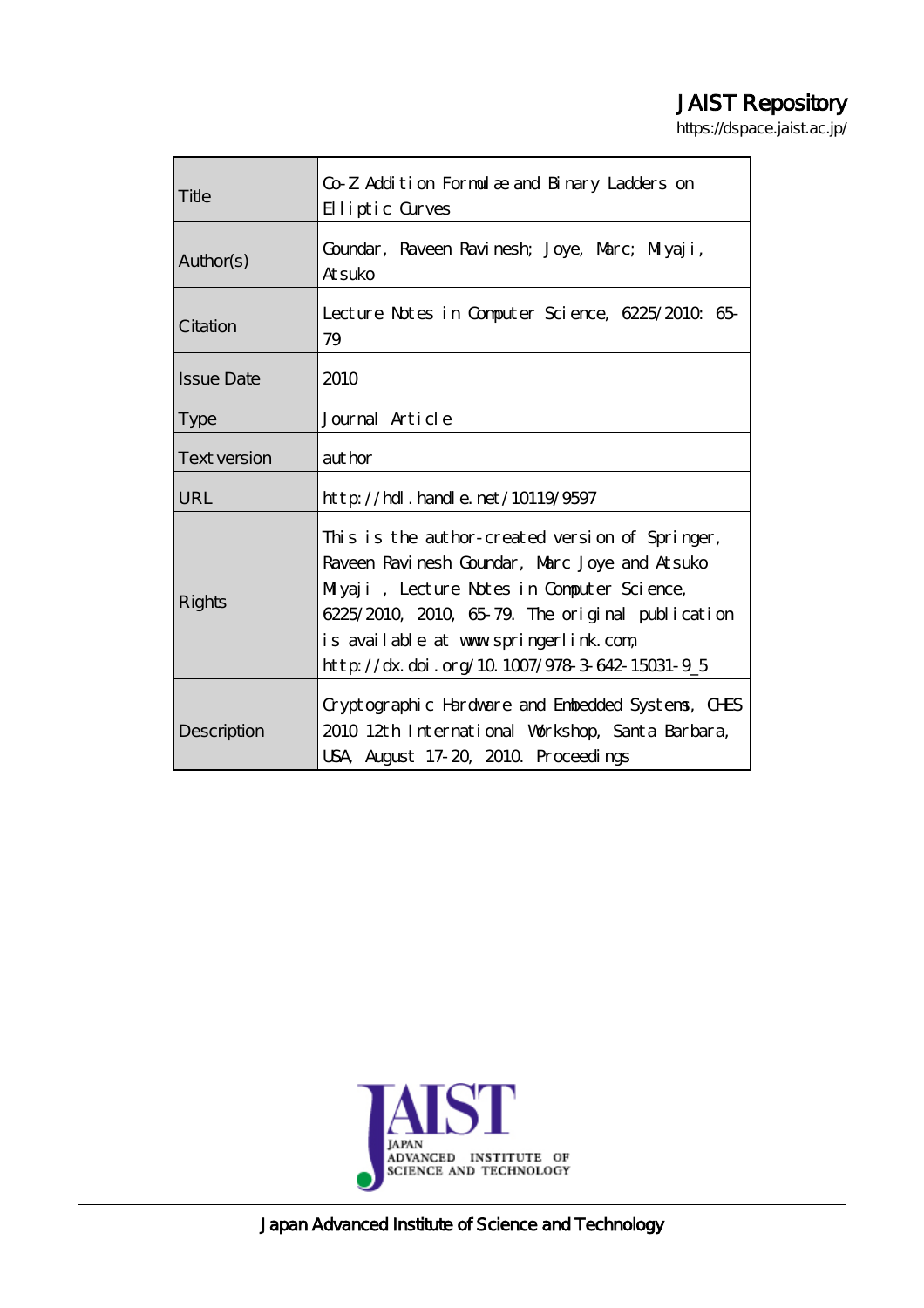# **Co-***Z* **Addition Formulæ and Binary Ladders on Elliptic Curves (Extended Abstract)**

Raveen R. Goundar<sup>1</sup>, Marc Joye<sup>2</sup>, and Atsuko Miyaji<sup>1</sup>

<sup>1</sup> Japan Advanced Institute of Science and Technology 1-1 Asahidai, Nomi, Ishikawa 923-1292, Japan raveen.rg@gmail.com,miyaji@jaist.ac.jp <sup>2</sup> Technicolor, Security & Content Protection Labs 1 avenue de Belle Fontaine, 35576 Cesson-Sévigné Cedex, France marc.joye@technicolor.com

**Abstract.** Meloni recently introduced a new type of arithmetic on elliptic curves when adding projective points sharing the same *Z*-coordinate. This paper presents further co-*Z* addition formulæ for various point additions on Weierstraß elliptic curves. It explains how the use of conjugate point addition and other implementation tricks allow one to develop efficient scalar multiplication algorithms making use of co-*Z* arithmetic. Specifically, this paper describes efficient co-*Z* based versions of Montgomery ladder and Joye's double-add algorithm. Further, the resulting implementations are protected against a large variety of implementation attacks.

**Key words:** Elliptic curves, Meloni's technique, Jacobian coordinates, regular binary ladders, implementation attacks, embedded systems.

# **1 Introduction**

Elliptic curve cryptography (ECC), introduced independently by Koblitz [16] and Miller [23] in the mid-eighties, shows an increasing impact in our everyday lives where the use of memory-constrained devices such as smart cards and other embedded systems is ubiquitous. Its main advantage resides in a smaller key size. The efficiency of ECC is dominated by an operation called *scalar multiplication*, denoted as  $kP$  where  $P \in E(\mathbb{F}_q)$  is a rational point on an elliptic curve  $E/\mathbb{F}_q$  and *k* acts as a secret scalar. This means adding a point *P* on elliptic curve *E*, *k* times. In constrained environments, scalar multiplication is usually implemented through binary methods, which take on input the binary representation of scalar *k*.

There are many techniques proposed in the literature aiming at improving the efficiency of ECC. They rely on explicit addition formulæ, alternative curve parameterizations, extended point representations, extended coordinate systems, or higher-radix or non-standard scalar representations. See e.g. [1] for a survey of some techniques.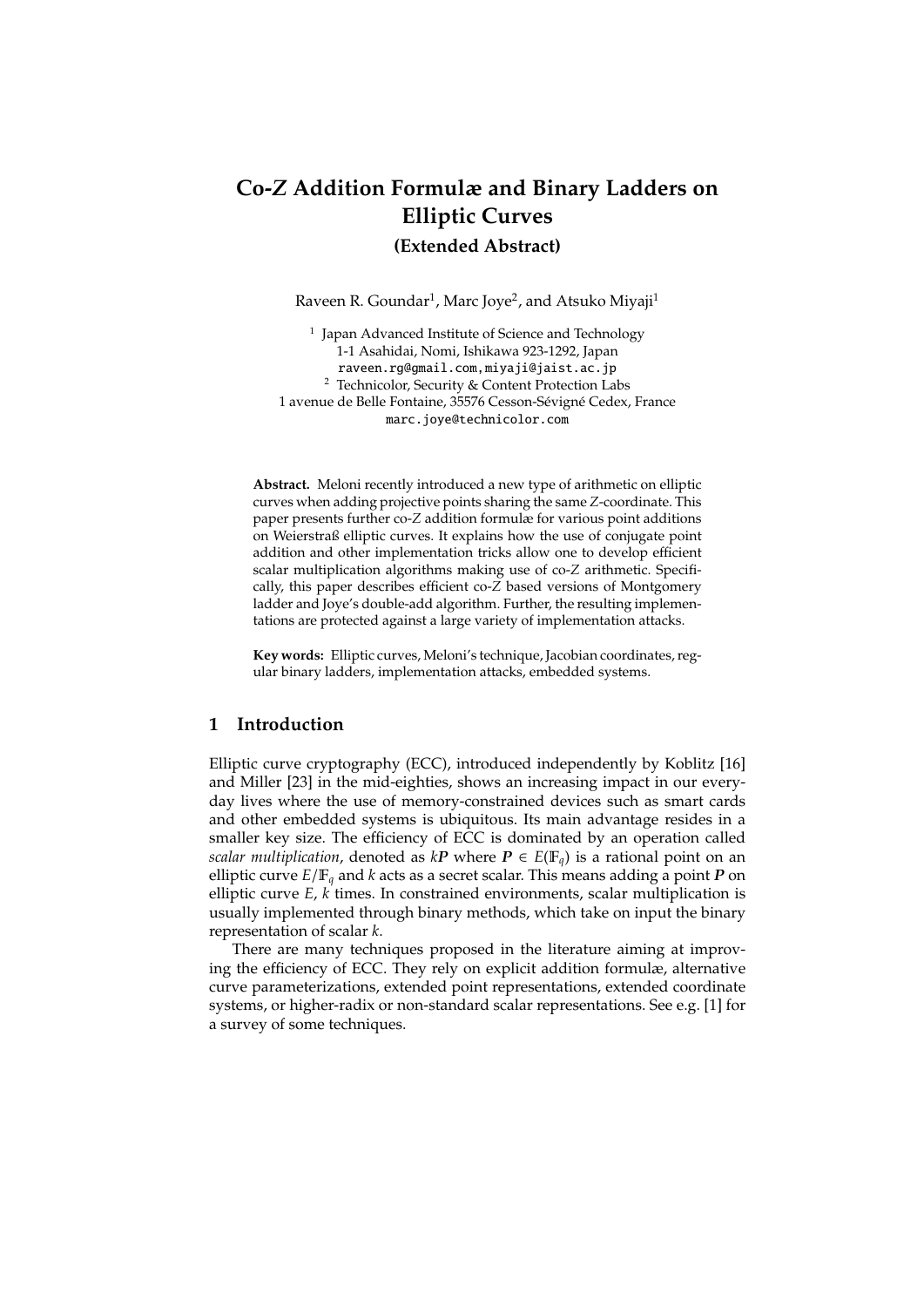In this paper, we target the basic operation, namely the point addition. More specifically, we propose *new co-Z addition formulæ*. Co-*Z* arithmetic was introduced by Meloni in [22] as a means to efficiently add two projective points sharing the same *Z*-coordinate. The initial co-*Z* addition formula proposed by Meloni greatly improves on the general point addition. The drawback is that this fast formula is by construction limited to Euclidean addition chains. The efficiency being dependent on the length of the chain, Meloni suggests to represent scalar *k* in the computation of *kP* with the so-called Zeckendorf's representation and proposes a "Fibonacci-and-add" algorithm. The resulting algorithm is efficient but still slower than its binary counterparts. We take a completely different approach in this paper and consider *conjugate point addition* [11, 19]. The basic observation is that the addition of two points,  $R = P + Q$ , yields almost for free the value of their difference,  $S = P - Q$ . This combined operation is referred to as a conjugate point addition. We propose efficient conjugate point addition formulæ making use of co-*Z* arithmetic and develop a new strategy for the efficient implementation of scalar multiplications. Specifically, we show that the Montgomery ladder [24] and its dual version [14] can be adapted to accommodate our new co-*Z* formulæ. As a result, we get efficient co-*Z* based scalar multiplication algorithms using the regular binary representation.

Last but not least, our scalar multiplication algorithms resist against certain implementation attacks. Because they are built on *highly* regular algorithms, our algorithms inherit of their security features. In particular, they are naturally protected against SPA-type attacks [17] and safe-error attacks [26, 27]. Moreover, they can be combined with other known countermeasures to protect against other classes of attacks. Finally, we note that, unlike [5, 9, 13, 21], our version of the Montgomery ladder makes use of the complete point coordinates and so offers a better resistance against (regular) fault attacks [4].

## **2 Preliminaries**

Let  $\mathbb{F}_q$  be a finite field with characteristic  $\neq 2, 3$ . Consider an elliptic curve *E* over  $\dot{\mathbb{F}}_q$  given by the Weierstraß equation  $y^2 = x^3 + ax + b$ , with discriminant  $\Delta$  =  $-16(4a^3 + 27b^2)$  ≠ 0. This section explains how to get efficient arithmetic on elliptic curves over  $\mathbb{F}_q$ . The efficiency is measured in terms of field multiplications and squarings. The cost of field additions is neglected. We let M and S denote the cost of a multiplication and of a squaring in  $\mathbb{F}_q$ , respectively. A typical ratio is  $S/M = 0.8$ .

#### **2.1 Jacobian coordinates**

In order to avoid the computation of inverses in  $\mathbb{F}_q$ , it is advantageous to make use of Jacobian coordinates. A finite point  $(x, y)$  is then represented by a triplet  $(X:Y:Z)$  such that  $x = X/Z^2$  and  $y = Y/Z^3$ . The curve equation becomes

$$
E_{/\mathbb{F}_q}: Y^2 = X^3 + aXZ^4 + bZ^6.
$$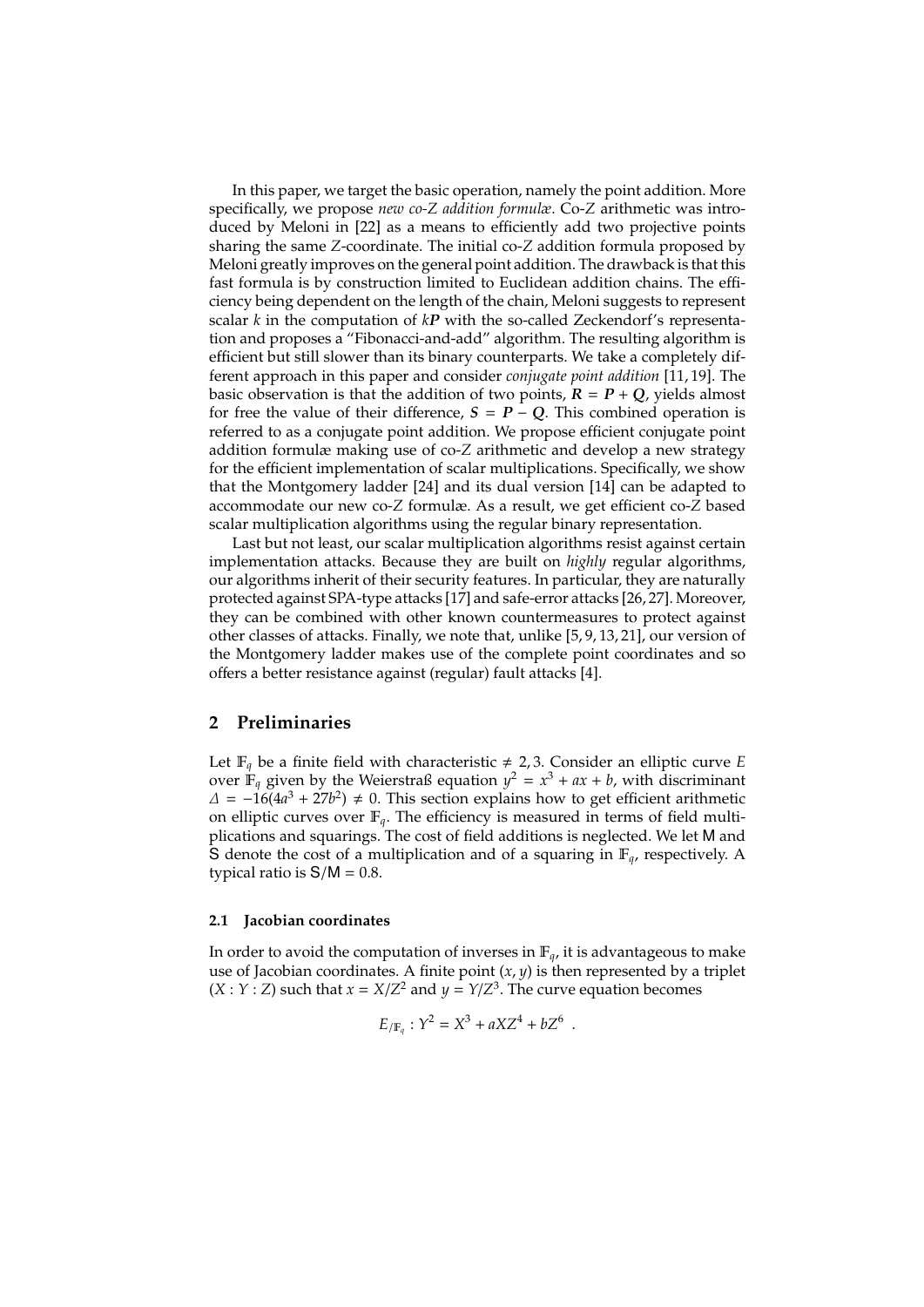The point at infinity, *O*, is the only point with a *Z*-coordinate equal to 0. It is represented by *O* = (1 : 1 : 0). Note that, for any nonzero  $\lambda \in \mathbb{F}_q$ , the triplets  $(\lambda^2 X : \lambda^3 Y : \lambda Z)$  represent the same point.

It is well known that the set of points on an elliptic curve form a group under the chord-and-tangent law. The neutral element is the point at infinity *O*. Let *P* = (*X*<sub>1</sub> : *Y*<sub>1</sub> : *Z*<sub>1</sub>) and *Q* = (*X*<sub>2</sub> : *Y*<sub>2</sub> : *Z*<sub>2</sub>) be two points on *E*, with *P*, *Q*  $\neq$  *O*. The inverse of *P* is −*P* = (*X*<sub>1</sub> : −*Y*<sub>1</sub> : *Z*<sub>1</sub>). If *P* = −*Q* then *P* + *Q* = *O*. If *P*  $\neq \pm Q$  then their sum  $P + Q$  is given by  $(X_3 : Y_3 : Z_3)$  where

$$
X_3 = R^2 + G - 2V, \ Y_3 = R(V - X_3) - 2K_1G, \ Z_3 = ((Z_1 + Z_2)^2 - I_1 - I_2)H
$$

with  $R = 2(K_1 - K_2)$ ,  $G = FH$ ,  $V = U_1F$ ,  $K_1 = Y_1J_2$ ,  $K_2 = Y_2J_1$ ,  $F = (2H)^2$ , *H* = *U*<sub>1</sub> − *U*<sub>2</sub>, *U*<sub>1</sub> = *X*<sub>1</sub>*I*<sub>2</sub>, *U*<sub>2</sub> = *X*<sub>2</sub>*I*<sub>1</sub>, *J*<sub>1</sub> = *I*<sub>1</sub>*Z*<sub>1</sub>, *J*<sub>2</sub> = *I*<sub>2</sub>*Z*<sub>2</sub>, *I*<sub>1</sub> = *Z*<sub>1</sub><sup>2</sup> and *I*<sub>2</sub> = *Z*<sub>2</sub><sup>2</sup> [7].<sup>†</sup> We see that that the addition of two (different) points requires  $11M + 5S$ .

The double of  $P = (X_1 : Y_1 : Z_1)$  (i.e., when  $P = Q$ ) is given by  $(X(2P) :$  $Y(2P)$ :  $Z(2P)$ ) where

$$
X(2P) = M^2 - 2S, \ Y(2P) = M(S - X(2P)) - 8L, \ Z(2P) = (Y_1 + Z_1)^2 - E - N
$$

with  $M = 3B + aN^2$ ,  $S = 2((X_1 + E)^2 - B - L)$ ,  $L = E^2$ ,  $B = X_1^2$ ,  $E = Y_1^2$  and  $N = Z_1^2$  [2]. Hence, the double of a point can be obtained with  $\underline{1M + 8S + 1c}$ , where c denotes the cost of a multiplication by curve parameter *a*.

An interesting case is when curve parameter *a* is *a* = −3, in which case point doubling costs 3M + 5S [6]. In the general case, point doubling can be sped up by representing points  $(X_i: Y_i: Z_i)$  with an additional coordinate, namely  $T_i = aZ_i^4$ . This extended representation is referred to as *modified Jacobian coordinates* [7]. The cost of point doubling drops to 3M + 5S at the expense of a slower point addition.

#### **2.2 Co-***Z* **point addition**

In [22], Meloni considers the case of adding two (different) points having the same *Z*-coordinate. When points *P* and *Q* share the same *Z*-coordinate, say *P* = (*X*<sub>1</sub> : *Y*<sub>1</sub> : *Z*) and *Q* = (*X*<sub>2</sub> : *Y*<sub>2</sub> : *Z*), then their sum *P* + *Q* = (*X*<sub>3</sub> : *Y*<sub>3</sub> : *Z*<sub>3</sub>) can be evaluated faster as

$$
X_3 = D - W_1 - W_2, \ \ Y_3 = (Y_1 - Y_2)(W_1 - X_3) - A_1, \ \ Z_3 = Z(X_1 - X_2)
$$

with  $A_1 = Y_1(W_1 - W_2)$ ,  $W_1 = X_1C$ ,  $W_2 = X_2C$ ,  $C = (X_1 - X_2)^2$  and  $D = (Y_1 - Y_2)^2$ . This operation is referred to as the ZADD operation. The key observation in Meloni's addition is that the computation of  $R = P + Q$  yields for free an equivalent representation for input point *P* with its *Z*-coordinate equal to that of output point *R*, namely

$$
(X_1(X_1 - X_2)^2 : Y_1(X_1 - X_2)^3 : Z_3) = (W_1 : A_1 : Z_3) \sim P.
$$

<sup>†</sup> Actually, Cohen et al. in [7] reports formulæ in 12M + 4S. The above formulæ in 11M + 5S are essentially the same: A multiplication is traded against a squaring in the expression of *Z*<sub>3</sub> by computing *Z*<sub>1</sub> · *Z*<sub>2</sub> as  $(Z_1 + Z_2)^2 - Z_1^2 - Z_2^2$ . See [2, 18].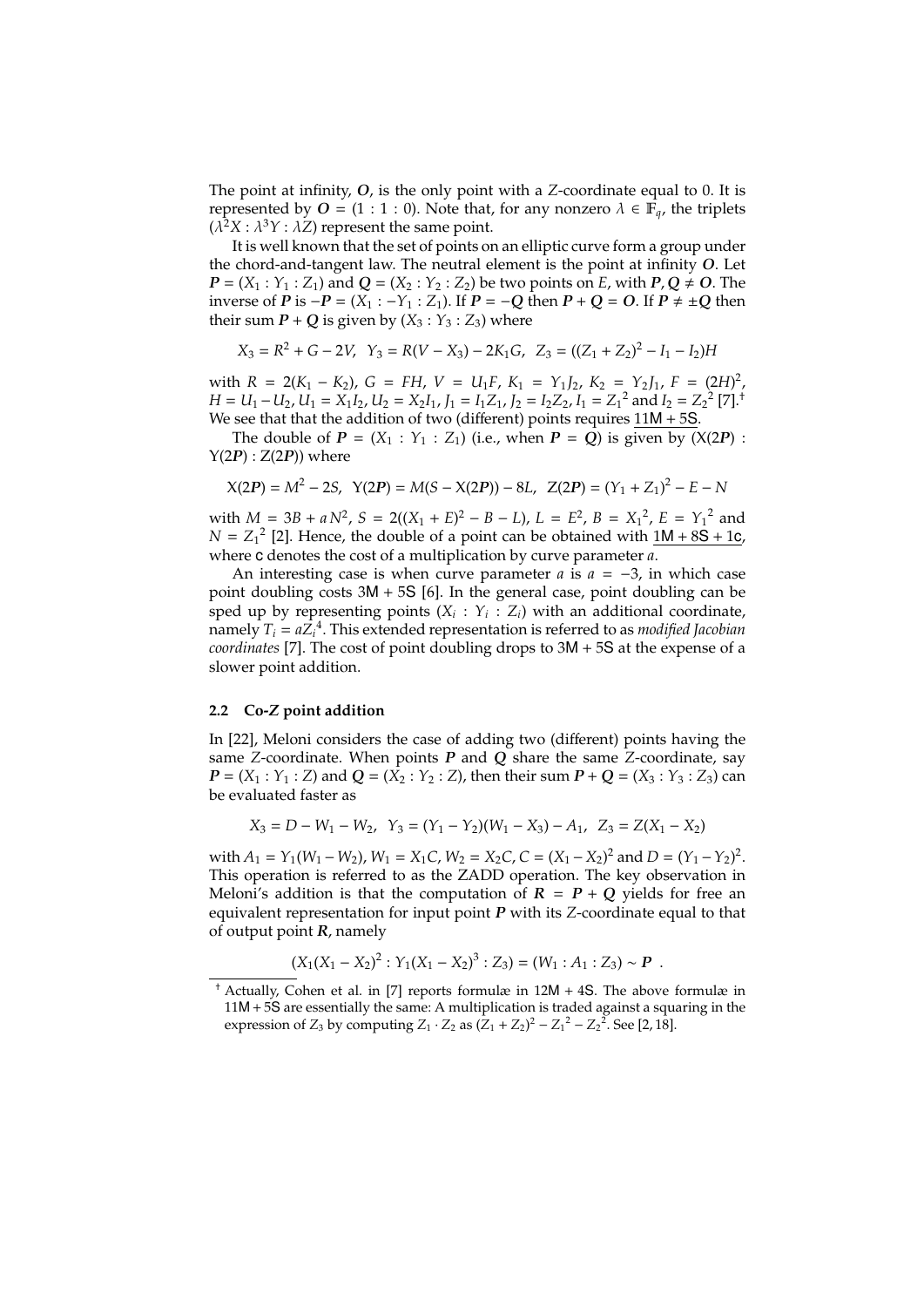The corresponding operation is denoted ZADDU (i.e., ZADD with update) and is presented in Algorithm 1. It is readily seen that it requires  $5M + 2S$ .

**Algorithm 1** Co-*Z* point addition with update (ZADDU)

**Require:**  $P = (X_1 : Y_1 : Z)$  and  $Q = (X_2 : Y_2 : Z)$ **Ensure:**  $(R, P) \leftarrow \text{ZADDU}(P, Q)$  where  $R \leftarrow P + Q = (X_3 : Y_3 : Z_3)$  and  $P \leftarrow (\lambda^2 X_1 : Z_3)$  $\lambda^3 Y_1$ : *Z*<sub>3</sub>) with *Z*<sub>3</sub> =  $\lambda Z_1$  for some  $\lambda \neq 0$ **function** ZADDU(*P*, *Q*)  $C$  ←  $(X_1 - X_2)^2$  $W_1 \leftarrow X_1 C$ ;  $W_2 \leftarrow X_2 C$ *D* ←  $(Y_1 - Y_2)^2$ ;  $A_1$  ←  $Y_1(W_1 - W_2)$ *X*<sub>3</sub> ← *D* − *W*<sub>1</sub> − *W*<sub>2</sub>; *Y*<sub>3</sub> ← (*Y*<sub>1</sub> − *Y*<sub>2</sub>)(*W*<sub>1</sub> − *X*<sub>3</sub>) − *A*<sub>1</sub>; *Z*<sub>3</sub> ← *Z*(*X*<sub>1</sub> − *X*<sub>2</sub>)  $X_1 \leftarrow W_1$ ;  $Y_1 \leftarrow A_1$ ;  $Z_1 \leftarrow Z_3$ **end function**

# **3 Binary Scalar Multiplication Algorithms**

This section discusses known scalar multiplication algorithms. Given a point *P* in *E*(F*q*) and a scalar *k* ∈ N, the *scalar multiplication* is the operation consisting in calculating  $Q = kP$  — that is,  $P + \cdots + P$  (*k* times).

We focus on binary methods, taking on input the binary representation of scalar *k*,  $k = (k_{n-1}, \ldots, k_0)_2$  with  $k_i \in \{0, 1\}$ ,  $0 \le i \le n - 1$ . The corresponding algorithms present the advantage of demanding low memory requirements and are therefore well suited for memory-constrained devices like smart cards.

A classical method for evaluating  $Q = kP$  exploits the obvious relation that  $kP = 2(\lfloor k/2 \rfloor P)$  if *k* is even and  $kP = 2(\lfloor k/2 \rfloor P) + P$  if *k* is odd. Iterating the process then yields a scalar multiplication algorithm, left-to-right scanning scalar *k*. The resulting algorithm, also known as *double-and-add algorithm*, is depicted in Algorithm 2. It requires two (point) registers, *R***<sup>0</sup>** and *R***1**. Register *R***<sup>0</sup>** acts as an accumulator and register *R***<sup>1</sup>** is used to store the value of input point *P*.

| Algorithm 2 Left-to-right binary method Algorithm 3 Montgomery ladder                   |                                                                                         |  |  |
|-----------------------------------------------------------------------------------------|-----------------------------------------------------------------------------------------|--|--|
| <b>Input:</b> $P \in E(\mathbb{F}_q)$ and $k = (k_{n-1}, \ldots, k_0)_2 \in \mathbb{N}$ | <b>Input:</b> $P \in E(\mathbb{F}_q)$ and $k = (k_{n-1}, \ldots, k_0)_2 \in \mathbb{N}$ |  |  |
| Output: $Q = kP$                                                                        | Output: $Q = kP$                                                                        |  |  |
| 1: $R_0 \leftarrow O$ ; $R_1 \leftarrow P$                                              | 1: $R_0 \leftarrow O$ ; $R_1 \leftarrow P$                                              |  |  |
| 2: for $i = n - 1$ down to 0 do                                                         | 2: for $i = n - 1$ down to 0 do                                                         |  |  |
| 3: $R_0 \leftarrow 2R_0$                                                                | 3: $b \leftarrow k_i$ ; $R_{1-h} \leftarrow R_{1-h} + R_h$                              |  |  |
| 4: if $(k_i = 1)$ then $R_0 \leftarrow R_0 + R_1$                                       | 4: $R_h \leftarrow 2R_h$                                                                |  |  |
| $5:$ end for                                                                            | $5:$ end for                                                                            |  |  |
| 6: return $R_0$                                                                         | 6: return $R_0$                                                                         |  |  |
|                                                                                         |                                                                                         |  |  |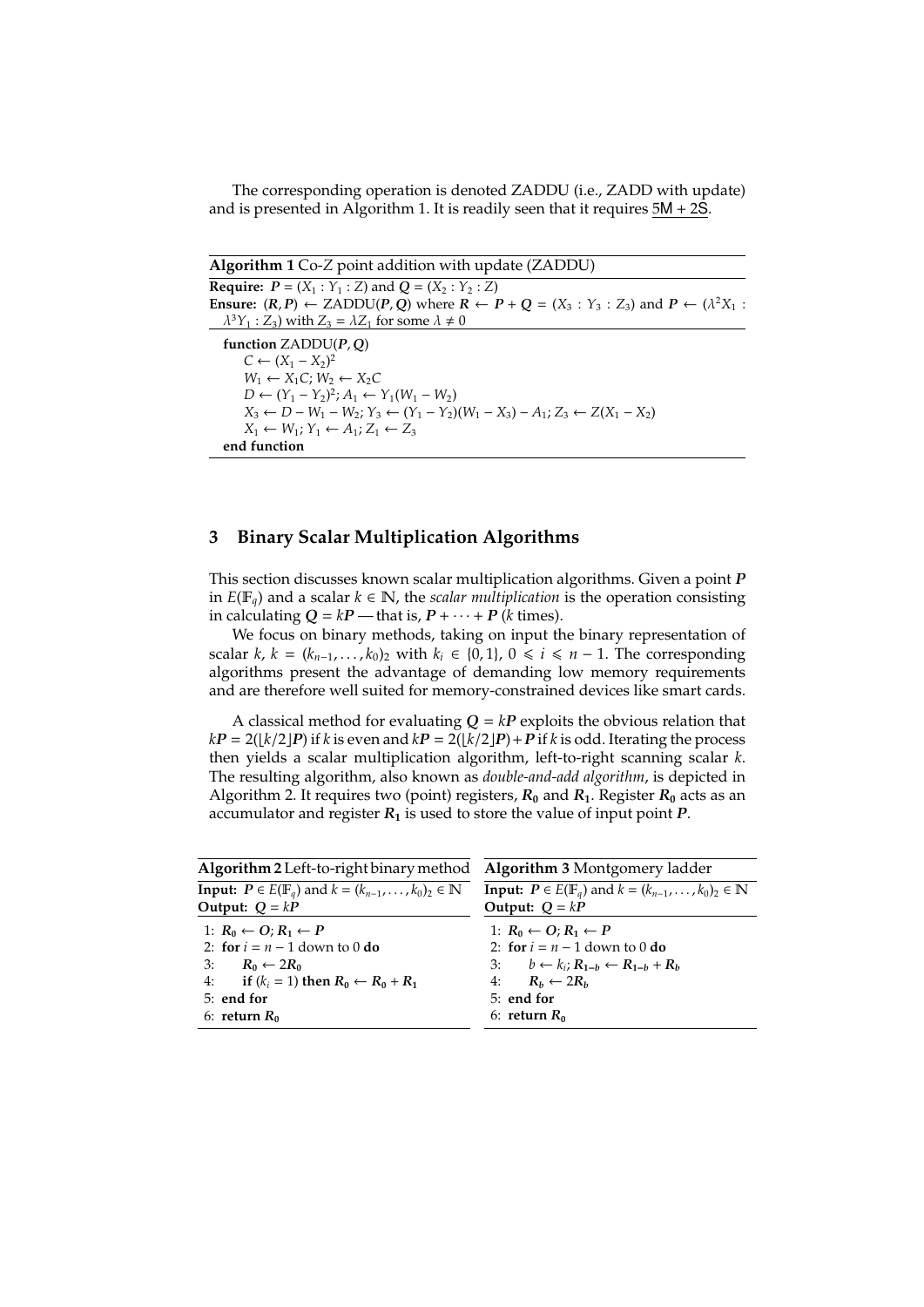Although efficient (memory- and computation-wise), the left-to-right binary method is subject to SPA-type attacks [17]. From a power trace, an adversary able to distinguish between point doublings and point additions can easily recover the value of scalar *k*. A simple countermeasure is to insert a dummy point addition when scalar bit *k<sup>i</sup>* is 0. Using an additional (point) register, say *R*−**1**, Line 4 in Algorithm 2 can be replaced with  $R_{-k_i}$  ←  $R_{-k_i}$  +  $R_1$ . The soobtained algorithm, called *double-and-add-always algorithm* [8], now appears as a regular succession of a point doubling followed by a point addition. However, it also becomes subject to safe-error attacks [26, 27]. By timely inducing a fault at iteration *i* during the point addition *R*<sup>−</sup>*k<sup>i</sup>* ← *R*<sup>−</sup>*k<sup>i</sup>* + *R***1**, an adversary can determine whether the operation is dummy or not by checking the correctness of the output, and so deduce the value of scalar bit *k<sup>i</sup>* . If the output is correct then  $k_i = 0$  (dummy point addition); if not,  $k_i = 1$  (effective point addition).

A scalar multiplication algorithm featuring a regular structure without dummy operation is the so-called *Montgomery ladder* [24] (see also [15]). It is detailed in Algorithm 3. Each iteration is comprised of a point addition followed by a point doubling. Further, compared to the double-and-add-always algorithm, it only requires two (point) registers and all involved operations are effective. Montgomery ladder provides thus a natural protection against SPA-type attacks and safe-error attacks. A useful property of Montgomery ladder is that its main loop keeps invariant the difference between  $R_1$  and  $R_0$ . Indeed, if we let  $R_b$ <sup>(new)</sup> =  $R_b$  +  $R_{1-b}$  and  $R_{1-b}$ <sup>(new)</sup> =  $2R_{1-b}$  denote the registers after the updating step, we observe that  $R_b^{(new)} - R_{1-b}^{(new)} = (R_b + R_{1-b}) - 2R_{1-b} = R_b - R_{1-b}$ . This allows one to compute scalar multiplications on elliptic curves using the *x*-coordinate only [24] (see also [5, 9, 13, 21]).

| Algorithm 4 Right-to-left binary method                                                 | Algorithm 5 Joye's double-add                                                           |  |  |  |
|-----------------------------------------------------------------------------------------|-----------------------------------------------------------------------------------------|--|--|--|
| <b>Input:</b> $P \in E(\mathbb{F}_q)$ and $k = (k_{n-1}, \ldots, k_0)_2 \in \mathbb{N}$ | <b>Input:</b> $P \in E(\mathbb{F}_q)$ and $k = (k_{n-1}, \ldots, k_0)_2 \in \mathbb{N}$ |  |  |  |
| Output: $Q = kP$                                                                        | Output: $Q = kP$                                                                        |  |  |  |
| 1: $R_0 \leftarrow O$ ; $R_1 \leftarrow P$                                              | 1: $R_0 \leftarrow O$ ; $R_1 \leftarrow P$                                              |  |  |  |
| 2: for $i = 0$ to $n - 1$ do                                                            | 2: for $i = 0$ to $n - 1$ do                                                            |  |  |  |
| 3: if $(k_i = 1)$ then $R_0 \leftarrow R_0 + R_1$                                       | 3: $b \leftarrow k_i$                                                                   |  |  |  |
| 4: $R_1 \leftarrow 2R_1$                                                                | 4: $R_{1-h} \leftarrow 2R_{1-h} + R_h$                                                  |  |  |  |
| 5: end for                                                                              | $5:$ end for                                                                            |  |  |  |
| 6: return $R_0$                                                                         | 6: return $R_0$                                                                         |  |  |  |
|                                                                                         |                                                                                         |  |  |  |

There exists a right-to-left variant of Algorithm 2. This is another classical method for evaluating  $Q = kP$ . It stems from the observation that, letting  $k =$  $\sum_{i=0}^{n-1} k_i 2^i$  the binary expansion of *k*, we can write *kP* =  $\sum_{k_i=1} 2^i P$ . A first (point) register  $R_0$  serves as an accumulator and a second (point) register  $R_1$  is used to contain the successive values of  $2^{i}P$ ,  $0 \le i \le n - 1$ . When  $k_i = 1$ ,  $R_1$  is added to  $R_0$ . Register  $R_1$  is then updated as  $R_1 \leftarrow 2R_1$  so that at iteration *i* it contains 2*<sup>i</sup>P*. The detailed algorithm is presented in Algorithm 4. It suffers from the same deficiency as the one of the left-to-right variant (Algorithm 2);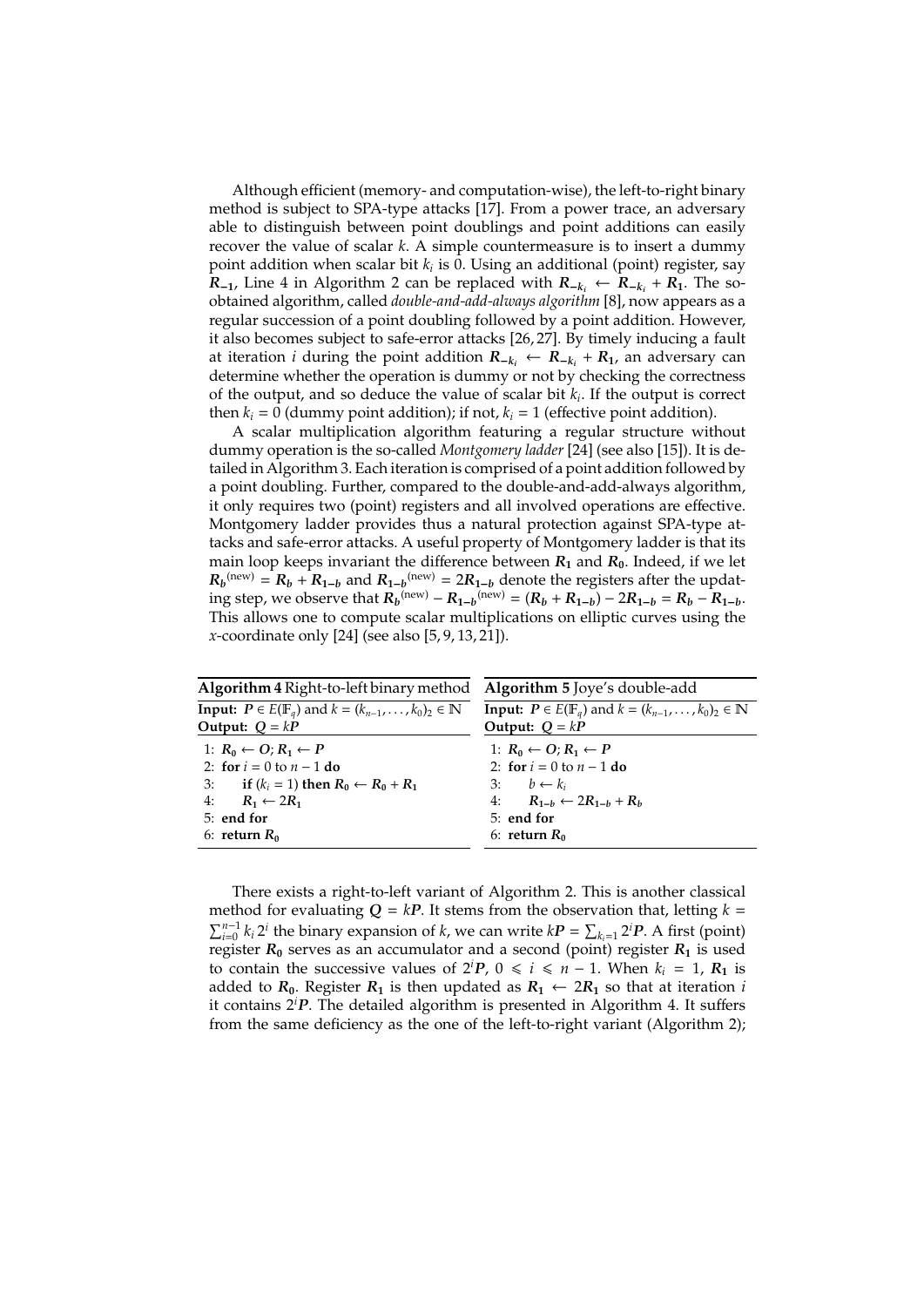namely, it is not protected against SPA-type attacks. Again, the insertion of a dummy point addition when  $k_i = 0$  can preclude these attacks. Using an additional (point) register, say *R*<sup>−</sup>**1**, Line 3 in Algorithm 4 can be replaced with  $R_{k-1}$  ←  $R_{k-1}$  +  $R_1$ . But the resulting implementation is then prone to safe-error attacks. The right way to implement it is to effectively make use of *both*  $R_0$  and *R*<sup>−</sup>**<sup>1</sup>** [14]. It is easily seen that in Algorithm 4 when using the dummy point addition (i.e., when Line 3 is replaced with  $R_{k_i-1}$  ←  $R_{k_i-1}$  +  $R_1$ ), register  $R_{-1}$ contains the "complementary" value of *R***0**. Indeed, before entering iteration *i*, we have  $R_0 = \sum_{k_j=1}^{\infty} 2^j P$  and  $R_{-1} = \sum_{k_j=0}^{\infty} 2^j P$ ,  $0 \leqslant j \leqslant i-1$ . As a result, we have  $R_0 + R_{-1} = \sum_{j=0}^{i-1} 2^j P = (2^i - 1)P$ . Hence, initializing  $R_{-1}$  to  $P$ , the successive values of  $2^{i}P$  can be equivalently obtained from  $R_0 + R_{-1}$ . Summing up, the right-to-left binary method becomes

1:  $R_0$  ←  $O$ ;  $R_{-1}$  ←  $P$ ;  $R_1$  ←  $P$ 2: **for** *i* = 0 to *n* − 1 **do** 3: *b* ←  $k_i$ ;  $R_{b-1}$  ←  $R_{b-1}$  +  $R_1$ 4:  $R_1 \leftarrow R_0 + R_{-1}$ 5: **end for** 6: **return** *R***<sup>0</sup>**

Performing a point addition when  $k_i = 0$  in the previous algorithm requires one more (point) register. When memory is scarce, an alternative is to rely on *Joye's double-add algorithm* [14]. As in Montgomery ladder, it always repeats a same pattern of [effective] operations and requires only two (point) registers. The algorithm is given in Algorithm 5. It corresponds to the above algorithm where *R*−**<sup>1</sup>** is renamed as *R***1**. Observe that the for-loop in the above algorithm can be rewritten into a single step as  $R_{b-1} \leftarrow R_{b-1} + R_1 = R_{b-1} + (R_0 + R_{-1}) = 2R_{b-1} + R_{-b}$ .

# **4 New Implementations**

In [22], Meloni exploited the ZADD operation to propose scalar multiplications based on Euclidean addition chains and Zeckendorf's representation. In this section, we aim at making use of ZADD-like operations when designing scalar multiplication algorithms based on the classical binary representation. The crucial factor for implementing such an algorithm is to generate two points with the same *Z*-coordinate at every bit execution of scalar *k*.

To this end, we introduce a new operation referred to as *conjugate co-Z addition* and denoted ZADDC (for ZADD conjugate), using the efficient caching technique as described in [11, 19]. This operation evaluates  $(X_3 : Y_3 : Z_3) =$ *P* + *Q* = *R* with *P* = (*X*<sub>1</sub> : *Y*<sub>1</sub> : *Z*) and *Q* = (*X*<sub>2</sub> : *Y*<sub>2</sub> : *Z*), together with the value of  $P$  −  $Q$  = *S* where *S* and *R* share the same *Z*-coordinate equal to  $Z_3$ . We have  $-Q = (X_2 : -Y_2 : Z)$ . Hence, letting  $(\overline{X_3} : \overline{Y_3} : Z_3) = P - Q$ , it is easily verified that  $\overline{X_3} = (Y_1 + Y_2)^2 - W_1 - W_2$  and  $\overline{Y_3} = (Y_1 + Y_2)(W_1 - \overline{X_3}) - A_1$ , where  $W_1$ ,  $W_2$  and  $A_1$  are computed during the course of  $P + Q$  (cf. Algorithm 1). The additional cost for getting *P*−*Q* from *P*+*Q* is thus of only 1M+1S. Hence, the total cost for the ZADDC operation is of 6M + 3S. The detailed algorithm is given hereafter.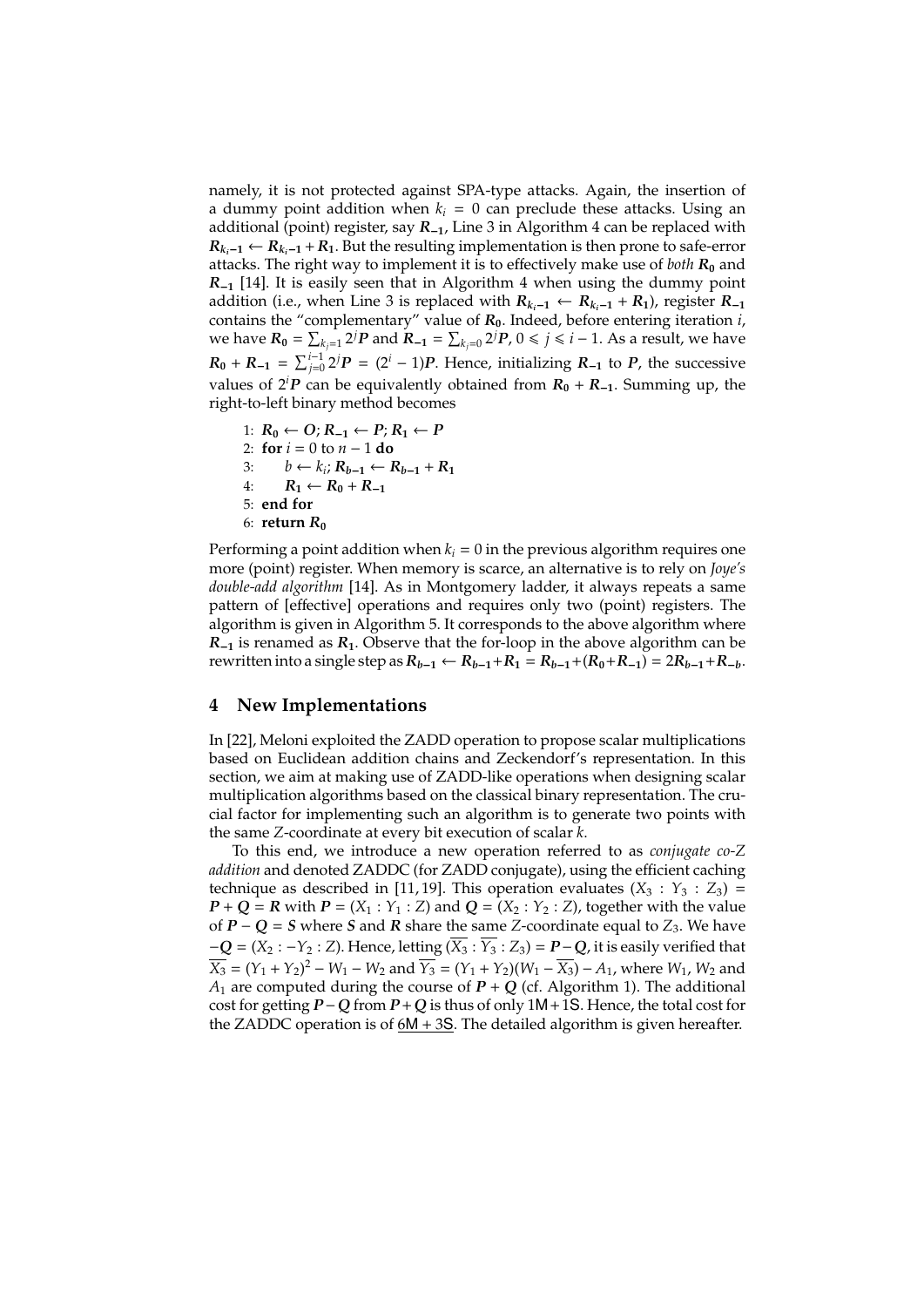**Algorithm 6** Conjugate co-*Z* point addition (ZADDC) **Require:**  $P = (X_1 : Y_1 : Z)$  and  $Q = (X_2 : Y_2 : Z)$ **Ensure:** (*R*, *S*) ← ZADDC(*P*, *Q*) where  $R \leftarrow P + Q = (X_3 : Y_3 : Z_3)$  and  $S \leftarrow P - Q =$  $(\overline{X_3} : \overline{Y_3} : Z_3)$ **function** ZADDC(*P*, *Q*)  $C$  ←  $(X_1 - X_2)^2$  $W_1 \leftarrow X_1 C; W_2 \leftarrow X_2 C$ *D* ←  $(Y_1 - Y_2)^2$ ;  $A_1$  ←  $Y_1(W_1 - W_2)$ *X*<sub>3</sub> ← *D* − *W*<sub>1</sub> − *W*<sub>2</sub>; *Y*<sub>3</sub> ← (*Y*<sub>1</sub> − *Y*<sub>2</sub>)(*W*<sub>1</sub> − *X*<sub>3</sub>) − *A*<sub>1</sub>; *Z*<sub>3</sub> ← *Z*(*X*<sub>1</sub> − *X*<sub>2</sub>)  $\overline{D} \leftarrow (Y_1 + Y_2)^2$ *X*<sub>3</sub> ←  $\overline{D}$  – *W*<sub>1</sub> – *W*<sub>2</sub>;  $\overline{Y_3}$  ←  $(Y_1 + Y_2)(W_1 - \overline{X_3}) - A_1$ **end function**

#### **4.1 Left-to-right scalar multiplication**

The main loop of Montgomery ladder (Algorithm 3) repeatedly evaluates the same two operations, namely

$$
R_{1-b} \leftarrow R_{1-b} + R_b; R_b \leftarrow 2R_b.
$$

We explain hereafter how to efficiently carry out this computation using co-*Z* arithmetic for elliptic curves.

First note that 2 $R_b$  can equivalently be rewritten as  $(R_b + R_{1-b}) + (R_b - R_{1-b})$ . So if *T* represents a temporary (point) register, the main loop of Montgomery ladder can be replaced with

$$
T \leftarrow R_b - R_{1-b}
$$
  

$$
R_{1-b} \leftarrow R_b + R_{1-b}; R_b \leftarrow R_{1-b} + T
$$
.

Suppose now that *R<sup>b</sup>* and *R***1**−*<sup>b</sup>* share the same *Z*-coordinate. Using Algorithm 6, we can compute  $(R_{1-h}, T)$  ← ZADDC $(R_h, R_{1-h})$ . This requires 6M + 3S. At this stage, observe that  $R_{1-h}$  and *T* have the same *Z*-coordinate. Hence, we can directly apply Algorithm 1 to get  $(R_b, R_{1-b})$  ← ZADDU( $R_{1-b}$ , *T*). This requires 5M + 2S. Again, observe that *R<sup>b</sup>* and *R***1**−*<sup>b</sup>* share the same *Z*-coordinate at the end of the computation. The process can consequently be iterated. The total cost per bit amounts to  $11M + 5S$  but can be reduced to  $9M + 7S$  (see §4.4) by trading two (field) multiplications against two (field) squarings.

In the original Montgomery ladder, registers  $R_0$  and  $R_1$  are respectively initialized with point at infinity *O* and input point *P*. Since *O* is the only point with its *Z*-coordinate equal to 0, assuming that *kn*−<sup>1</sup> = 1, we start the loop counter at  $i = n - 2$  and initialize  $R_0$  to P and  $R_1$  to 2P. It remains to ensure that the representations of *P* and 2*P* have the same *Z*-coordinate. This is achieved thanks to the DBLU operation (see  $\S 4.3$ ).

Putting all together, we so obtain the following implementation of the Montgomery ladder. Remark that register *R<sup>b</sup>* plays the role of temporary register *T*.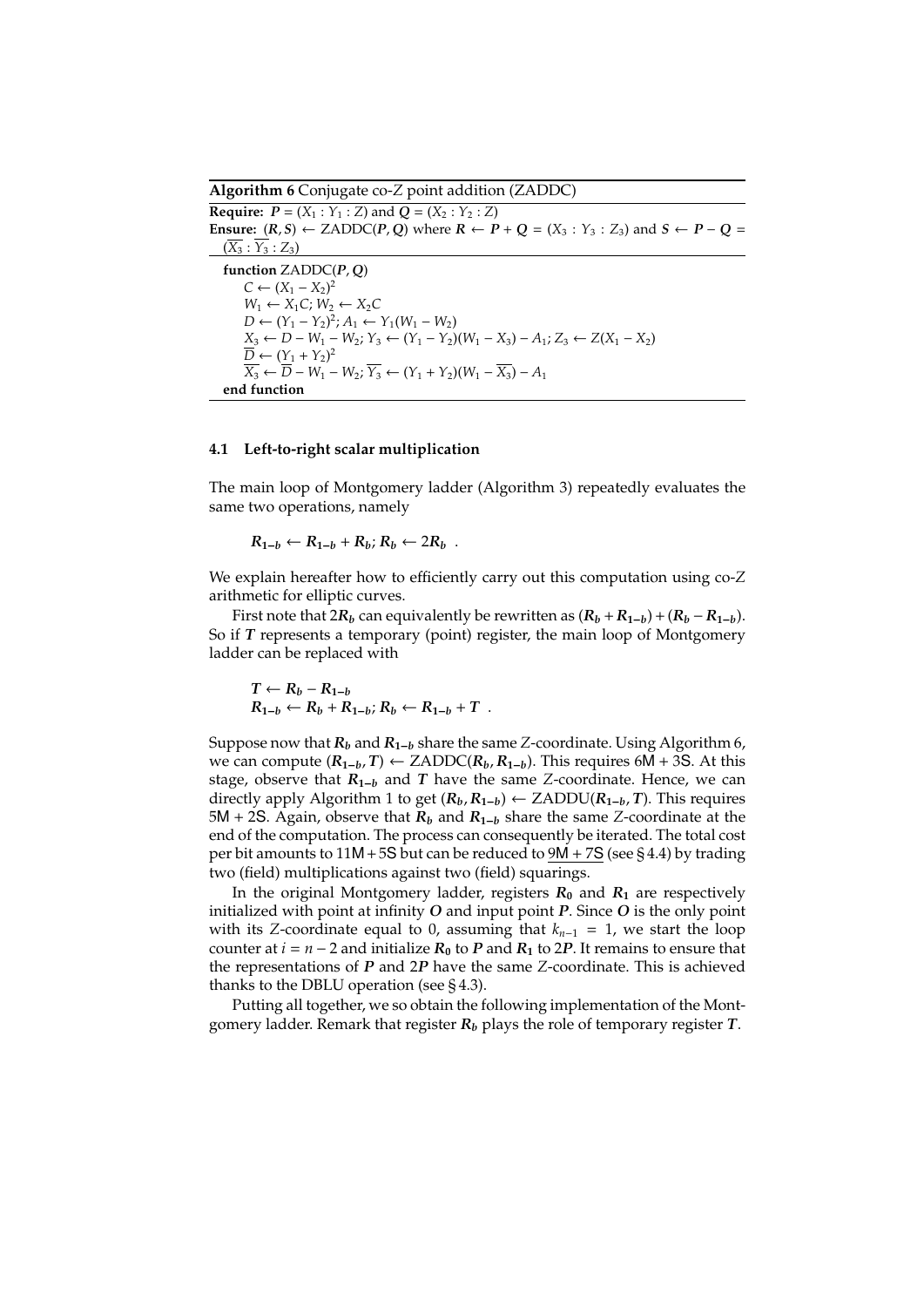**Algorithm 7** Montgomery ladder with co-*Z* addition formulæ **Input:**  $P \in E(\mathbb{F}_q)$  and  $k = (k_{n-1}, \ldots, k_0)_2 \in \mathbb{N}$  with  $k_{n-1} = 1$ **Output:**  $Q = kP$ 1:  $R_0 \leftarrow P$ ;  $(R_1, R_0) \leftarrow \text{DBLU}(R_0)$ 2: **for**  $i = n - 2$  down to 0 **do** 3:  $b \leftarrow k_i$ 4: (*R***1**−*b*, *Rb*) ← ZADDC(*Rb*, *R***1**−*b*) 5:  $(R_b, R_{1-b}) \leftarrow \text{ZADDU}(R_{1-b}, R_b)$ 6: **end for** 7: **return**  $R_0$ 

#### **4.2 Right-to-left scalar multiplication algorithm**

As noticed in [14], Joye's double-add algorithm (Algorithm 5) is to some extent the dual of the Montgomery ladder. This appears more clearly by performing the double-add operation of the main loop,  $R_{1-b}$  ←  $2R_{1-b}$  +  $R_b$ , in two steps as

*T* ←  $R_{1-b}$  +  $R_b$ ;  $R_{1-b}$  ←  $T$  +  $R_{1-b}$ 

using some temporary register *T*. If, at the beginning of the computation, *R<sup>b</sup>* and *R***1**−*<sup>b</sup>* have the same *Z*-coordinate, two consecutive applications of the ZADDU algorithm allows one to evaluate the above expression with  $2 \times (5M + 2S)$ . Moreover, one has to take care that *R<sup>b</sup>* and *R***1**−*<sup>b</sup>* have the same *Z*-coordinate at the end of the computation in order to make the process iterative. This can be done with an additional 3M.

But there is a more efficient way to get the equivalent representation for  $R_b$ . The value of  $R_b$  is unchanged during the evaluation of

$$
(T, R_{1-b}) \leftarrow \text{ZADDU}(R_{1-b}, R_b); (R_{1-b}, T) \leftarrow \text{ZADDU}(T, R_{1-b})
$$

and thus  $R_b = T - R_{1-b}$  — where  $R_{1-b}$  is the initial input value. The latter ZADDU operation can therefore be replaced with a ZADDC operation; i.e.,

 $(R_{1-b}, R_b) \leftarrow$  ZADDC(*T*,  $R_{1-b}$ )

to get the expected result. The advantage of doing so is that *R<sup>b</sup>* and *R***1**−*<sup>b</sup>* have the same *Z*-coordinate without additional work. This yields a total cost per bit of 11M + 5S for the main loop.

It remains to ensure that registers  $R_0$  and  $R_1$  are initialized with points sharing the same *Z*-coordinate. For the Montgomery ladder, we assumed that  $k_{n-1}$  was equal to 1. Here, we will assume that  $k_0$  is equal to 1 to avoid to deal with the point at infinity. This condition can be automatically satisfied using certain DPA-type countermeasures (see § 5.2). Alternative strategies are described in [14]. The value  $k_0 = 1$  leads to  $R_0 \leftarrow P$  and  $R_1 \leftarrow P$ . The two registers have obviously the same *Z*-coordinate but are not different. The trick is to start the loop counter at  $i = 2$  and to initialize  $R_0$  and  $R_1$  according the bit value of  $k_1$ . If  $k_1$  = 0 we end up with  $R_0$  ← P and  $R_1$  ← 3P, and conversely if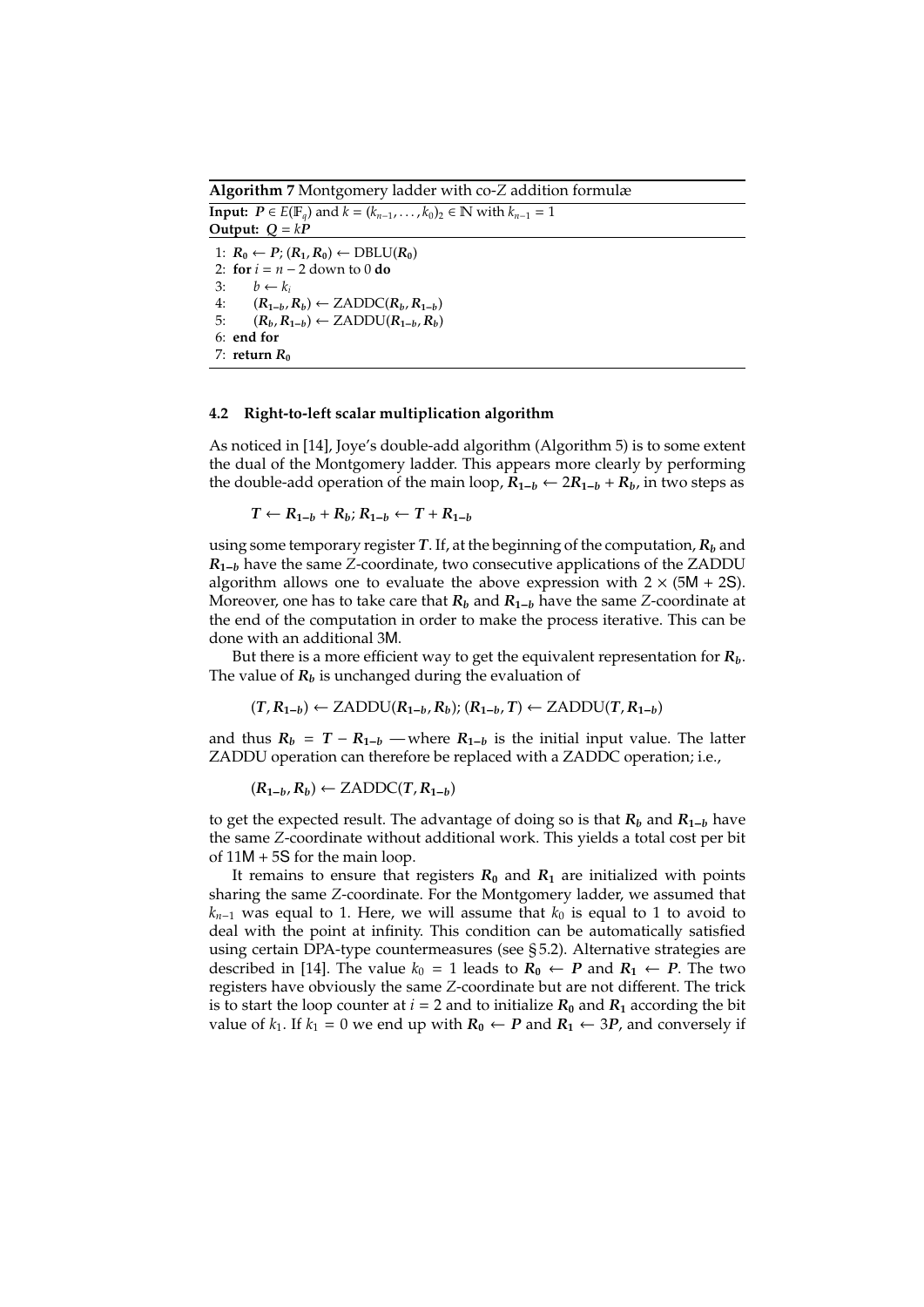$k_1$  = 1 with  $R_0$  ← 3*P* and  $R_1$  ← *P*. The TPLU operation (see §4.3) ensures that this is done so that the *Z*-coordinates are the same.

The complete resulting algorithm is depicted below. As for our implementation of the Montgomery ladder (Algorithm 7), remark that temporary register *T* is played by register *Rb*.

**Algorithm 8** Joye's double-add algorithm with co-*Z* addition formulæ **Input:**  $P \in E(\mathbb{F}_q)$  and  $k = (k_{n-1}, \ldots, k_0)_2 \in \mathbb{N}$  with  $k_0 = 1$ 

**Output:**  $Q = kP$ 1: *b* ← *k*1; *R<sup>b</sup>* ← *P*; (*R***1**−*b*, *Rb*) ← TPLU(*Rb*) 2: **for** *i* = 2 to *n* − 1 **do** 3:  $b \leftarrow k_i$ <br>4:  $(R_h, R_1)$ 4:  $(R_b, R_{1-b}) \leftarrow \text{ZADDU}(R_{1-b}, R_b)$ <br>5:  $(R_{1-b}, R_b) \leftarrow \text{ZADDC}(R_b, R_{1-b})$  $(R_{1-b}, R_b)$  ← ZADDC $(R_b, R_{1-b})$ 6: **end for** 7: **return**  $R_0$ 

It is striking to see the resemblance (or duality) between Algorithm 7 and Algorithm 8: they involve the same co-*Z* operations (but in reverse order) and scan scalar *k* in reverse directions.

#### **4.3 Point doubling and tripling**

Algorithms 7 and 8 respectively require a point doubling and a point tripling operation updating the input point. We describe how this can be implemented.

*Initial Doubling Point* We have seen in Section 2 that the double of point *P* =  $(X_1 : Y_1 : Z_1)$  can be obtained with  $1M + 8S + 1c$ . By setting  $Z_1 = 1$ , the cost drops to  $1M + 5S$ :

$$
X(2P) = M^2 - 2S, \ Y(2P) = M(S - X(2P)) - 8L, \ Z(2P) = 2Y_1
$$

with  $M = 3B + a$ ,  $S = 2((X_1 + E)^2 - B - L)$ ,  $L = E^2$ ,  $B = X_1^2$ , and  $E = Y_1^2$ . Since  $Z(2P) = 2Y_1$ , it follows that

$$
(S: 8L : Z(2P)) \sim P
$$
 with  $S = 4X_1Y_1^2$  and  $L = Y_1^4$ 

is an equivalent representation for point *P*. Updating point *P* such that its *Z*-coordinate is equal to that of 2*P* comes thus for free. We let  $(2P, \tilde{P}) \leftarrow \text{DBLU}(P)$ denote the corresponding operation, where  $\tilde{P} \sim P$  and  $Z(\tilde{P}) = Z(2P)$ . The cost of DBLU operation (doubling with update) is  $1M + 5S$ .

*Initial Tripling Point* The triple of  $P = (X_1 : Y_1 : 1)$  can be evaluated as  $3P = P + 2P$  using co-*Z* arithmetic [20]. From  $(2P, \tilde{P}) \leftarrow \text{DBLU}(P)$ , this can be obtained as ZADDU( $\tilde{P}$ , 2 $P$ ) with 5M + 2S and no additional cost to update  $P$ for its *Z*-coordinate becoming equal to that of 3*P*. The corresponding operation, tripling with update, is denoted  $TPLU(P)$  and its total cost is of  $6M + 7S$ .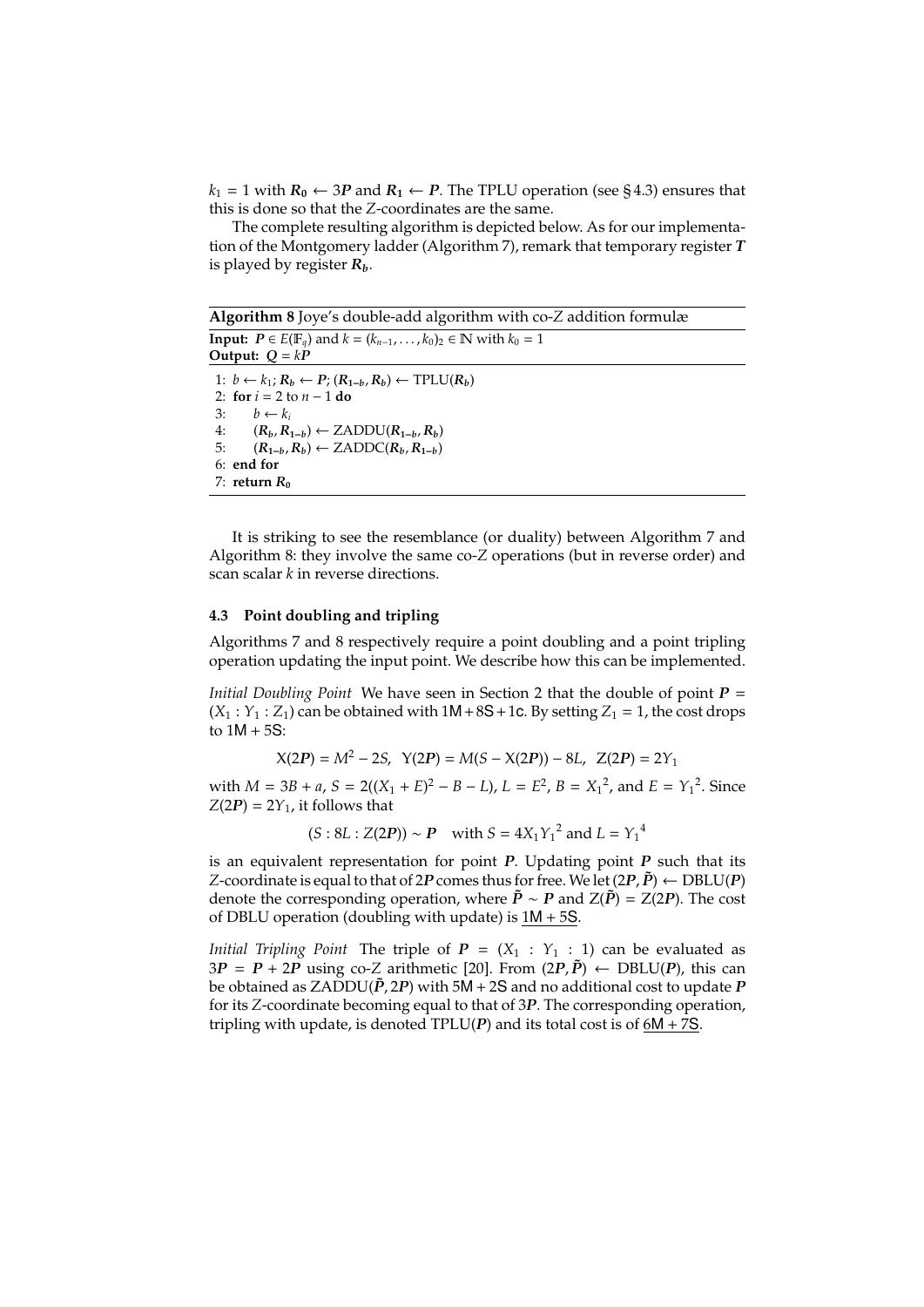#### **4.4 Combined double-add operation**

A point doubling-addition is the evaluation of  $R = 2P + Q$ . This can be done in two steps as  $\overline{T} \leftarrow P + Q$  followed by  $R \leftarrow P + T$ . If P and Q have the same *Z*-coordinate, this requires 10M + 4S by two consecutive applications of the ZADDU function (Algorithm 1).

Things are slightly more complex if we wish that *R* and *Q* share the same *Z*-coordinate at the end of the computation. But if we compare the original Joye's double-add algorithm (Algorithm 5) and the corresponding algorithm we got using co-*Z* arithmetic (Algorithm 8), this is actually what is achieved. We can compute  $(T, P) \leftarrow ZADDU(P, Q)$  followed by  $(R, Q) \leftarrow ZADDC(T, P)$ . We let  $(R, Q) \leftarrow ZDAU(P, Q)$  denote the corresponding operation (ZDAU stands for *co-Z double-add with update*).

Algorithmically, we have:

1: 
$$
C' \leftarrow (X_1 - X_2)^2
$$
  
\n2:  $W'_1 \leftarrow X_1C'; W'_2 \leftarrow X_2C'$   
\n3:  $D' \leftarrow (Y_1 - Y_2)^2; A'_1 \leftarrow Y_1(W'_1 - W'_2)$   
\n4:  $X'_3 \leftarrow D' - W'_1 - W'_2; Y'_3 \leftarrow (Y_1 - Y_2)(W'_1 - X'_3) - A'_1; Z'_3 \leftarrow Z(X_1 - X_2)$   
\n5:  $X_1 \leftarrow W'_1; Y_1 \leftarrow A'_1; Z_1 \leftarrow Z'_3$   
\n6:  $C \leftarrow (X'_3 - X_1)^2$   
\n7:  $W_1 \leftarrow X'_3C; W_2 \leftarrow X_1C$   
\n8:  $D \leftarrow (Y'_3 - Y_1)^2; A_1 \leftarrow Y'_3(W_1 - W_2)$   
\n9:  $X_3 \leftarrow D - W_1 - W_2; Y_3 \leftarrow (Y'_3 - Y_1)(W_1 - X_3) - A_1; Z_3 \leftarrow Z'_3(X'_3 - X_1)$   
\n10:  $\overline{D} \leftarrow (Y'_3 + Y_1)^2$   
\n11:  $X_2 \leftarrow \overline{D} - W_1 - W_2; Y_2 \leftarrow (Y'_3 + Y_1)(W_1 - X_2) - A_1; Z_2 \leftarrow Z_3$ 

A close inspection of the above algorithm shows that two (field) multiplications can be traded against two (field) squarings. Indeed, with the same notations, we have:

$$
2Y_3' = (Y_1 - Y_2 + W_1' - X_3')^2 - D' - C - 2A_1'.
$$

Also, we can skip the intermediate computation of *Z* 0  $X'_3 = Z(X_1 - X_2)$  and obtain directly 2*Z*<sub>3</sub> = 2*Z*(*X*<sub>1</sub> – *X*<sub>2</sub>)(*X*<sup>2</sup><sub>3</sub>)  $y'_{3} - X_{1}$ ) as

$$
2Z_3 = Z((X_1 - X_2 + X'_3 - X_1)^2 - C' - C).
$$

These modifications (in Lines 4 and 9) require some rescaling. For further optimization, some redundant or unused variables are suppressed. The resulting algorithm is detailed hereafter (Algorithm 9). It clearly appears that the ZDAU operation only requires  $9M + 7S$ .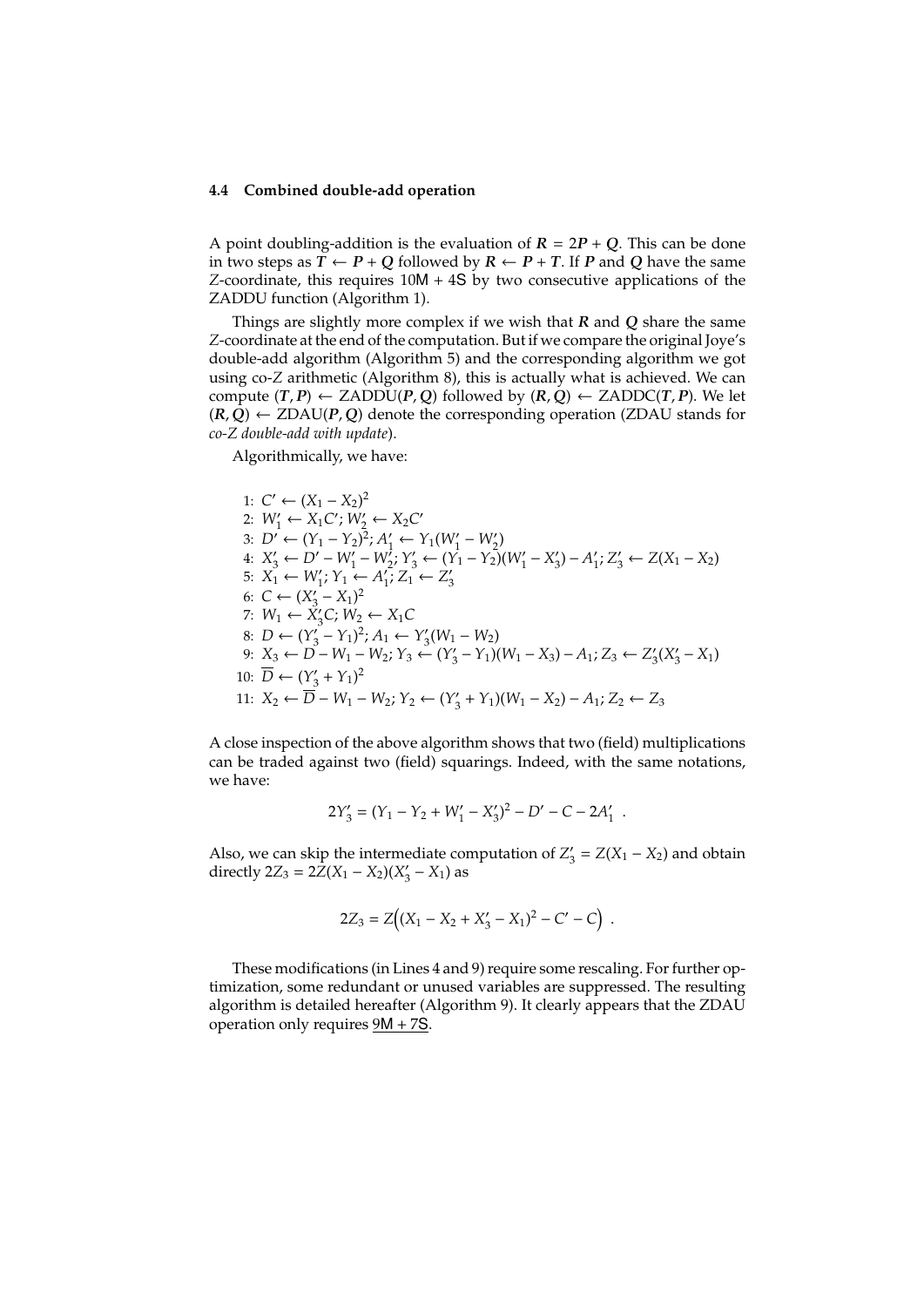**Algorithm 9** Co-*Z* point doubling-addition with update (ZDAU)

**Require:**  $P = (X_1 : Y_1 : Z)$  and  $Q = (X_2 : Y_2 : Z)$ **Ensure:**  $(R, Q) \leftarrow \text{ZDAU}(P, Q)$  where  $R \leftarrow 2P + Q = (X_3 : Y_3 : Z_3)$  and  $Q \leftarrow (\lambda^2 X_2 : Z_3)$  $\lambda^{3}Y_{2}$ : *Z*<sub>3</sub>) with *Z*<sub>3</sub> =  $\lambda$ *Z* for some  $\lambda \neq 0$ **function** ZDAU(*P*, *Q*)  $C'$  ←  $(X_1 - X_2)^2$  $W'_1 \leftarrow X_1 C'$ ;  $W'_2 \leftarrow X_2 C'$  $D' \leftarrow (Y_1 - Y_2)^2; A'_1 \leftarrow Y_1(W'_1 - W'_2)$  $\hat{X}'_3$  ← *D'* − *W*<sub>1</sub>′ − *W*<sub>2</sub><sup>*i*</sup>  $C \leftarrow (\hat{X}'_3 - W'_1)^2$ *Y*<sub>3</sub> ←  $[(Y_1 - Y_2) + (W'_1 - \hat{X}'_3)]^2 - D' - C - 2A'_1$ 1  $W_1 \leftarrow 4\hat{X}_3'C$ ;  $W_2 \leftarrow 4W_1'C$ *D* ←  $(Y'_3 - 2A'_1)$  $(Y_1)^2$ ;  $A_1 \leftarrow Y_3'(W_1 - W_2)$ *X*<sub>3</sub> ← *D*<sup> $-$ </sup> *W*<sub>1</sub> − *W*<sub>2</sub>; *Y*<sub>3</sub> ← (*Y*<sub>3</sub> − 2*A*<sub>1</sub>  $Y_1$ <sup>(</sup> $W_1 - X_3$ ) –  $A_1$  $Z_3 \leftarrow Z[(X_1 - X_2 + \hat{X}'_3 - W'_1)^2 - C' - C]$  $\overline{D} \leftarrow (Y_3' + 2A_1'$  $'_{1})^{2}$ *X*<sub>2</sub> ←  $\overline{D}$  – *W*<sub>1</sub> – *W*<sub>2</sub>; *Y*<sub>2</sub> ← (*Y*<sup> $\prime$ </sup><sub>3</sub> + 2*A*<sup> $\prime$ </sup><sub>1</sub>  $(X_1)'(W_1 - X_2) - A_1; Z_2 \leftarrow Z_3$ **end function**

The combined ZDAU operation immediately gives rise to an alternative implementation of Joye's double-add algorithm (Algorithm 5). Compared to our first implementation (Algorithm 8), the cost per bit amounts to  $9M + 7S$ (instead of  $11M + 5S$ ).

**Algorithm 10** Joye's double-add algorithm with co-*Z* addition formulæ (II) **Input:**  $P \in E(\mathbb{F}_q)$  and  $k = (k_{n-1}, \ldots, k_0)_2 \in \mathbb{N}$  with  $k_0 = 1$ **Output:**  $Q = kP$ 

1: *b* ← *k*1; *R<sup>b</sup>* ← *P*; (*R***1**−*b*, *Rb*) ← TPLU(*Rb*) 2: **for**  $i = 2$  to  $n - 1$  **do**<br>3:  $b \leftarrow k_i$  $b \leftarrow k_i$ 4: (*R***1**−*b*, *Rb*) ← ZDAU(*R***1**−*b*, *Rb*) 5: **end for** 6: **return**  $R_0$ 

Similar savings can be obtained for our implementation of the Montgomery ladder (i.e., Algorithm 7). However, as the ZADDU and ZADDC operations appear in reverse order, it is more difficult to handle. It is easy to trade 1M against 1S. In order to trade 2M against 2S, one has to consider two bits of scalar *k* at a time so as to allow to have the ZADDC operation performed prior to the ZADDU operation. The two previous M/S trade-offs can then be applied.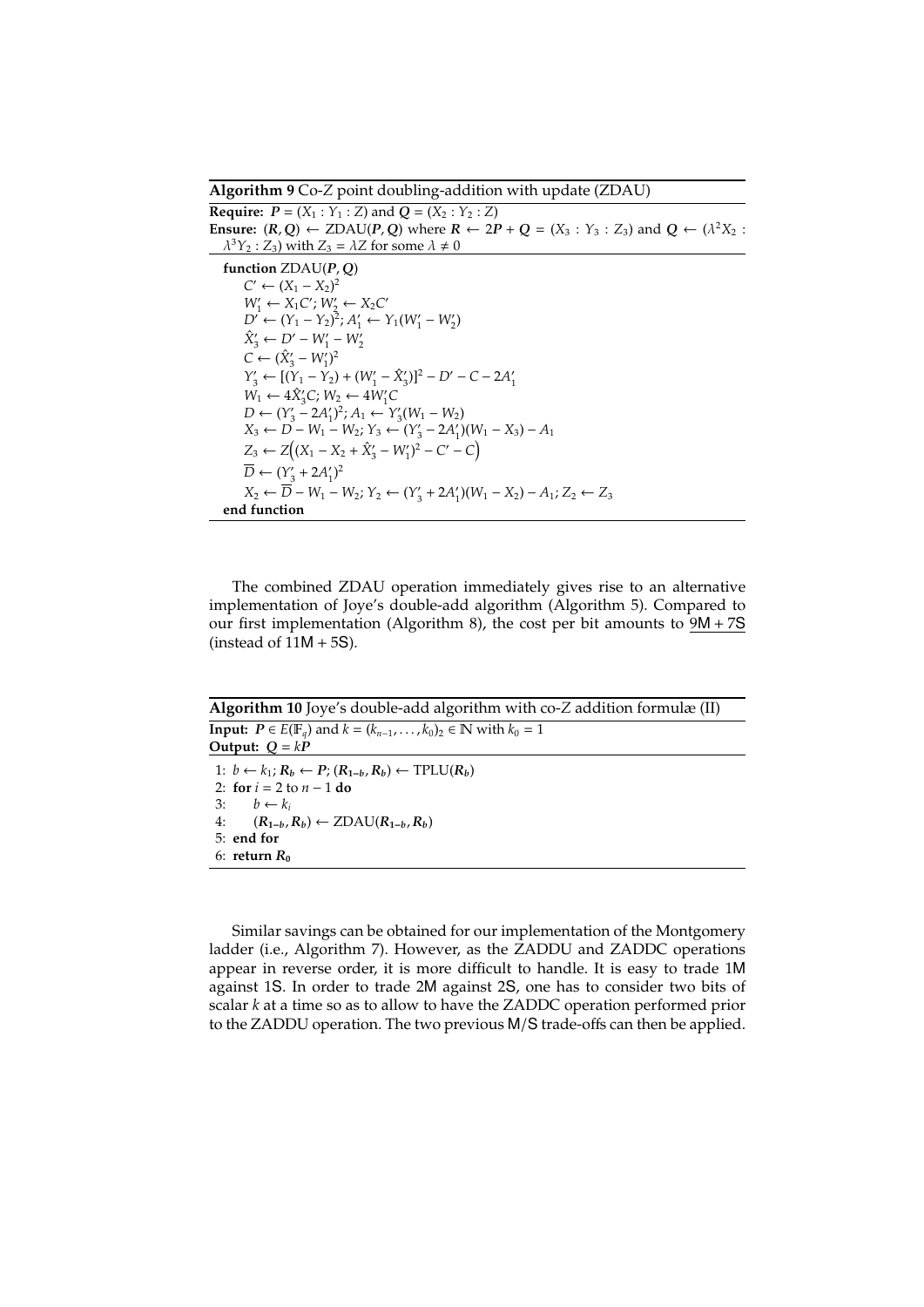# **5 Discussion**

#### **5.1 Performance analysis**

Table 1 summarizes the cost of different types of addition and doubling-addition formulæ on elliptic curves. Each type of formula presents its own advantages depending on the coordinate system and the underlying scalar multiplication algorithm. Symbols  $J$  and  $A$  respectively stand for Jacobian coordinates and affine coordinates.

**Table 1.** Performance comparison of addition and doubling-addition formulæ

| Operation                                       | <b>Notation</b> | System                                                        | Cost      |
|-------------------------------------------------|-----------------|---------------------------------------------------------------|-----------|
| Point addition:                                 |                 |                                                               |           |
| - General addition [2]                          | ADD             | $(\mathcal{J}, \mathcal{J}) \rightarrow \mathcal{J}$ 11M + 5S |           |
| $-Co-Z$ addition [22]                           | <b>ZADD</b>     | $(\mathcal{J}, \mathcal{J}) \rightarrow \mathcal{J}$ 5M + 2S  |           |
| - Co-Z addition with update $[22]^a$            | ZADDU           | $(\mathcal{J}, \mathcal{J}) \rightarrow \mathcal{J}$          | $5M + 2S$ |
| - General conjugate addition [19]               | <b>ADDC</b>     | $(\mathcal{J}, \mathcal{J}) \rightarrow \mathcal{J}$ 12M + 6S |           |
| - Conjugate co-Z addition (Alg. $6$ )           | ZADDC           | $(\mathcal{J}, \mathcal{J}) \rightarrow \mathcal{J}$ 6M + 3S  |           |
| Point doubling-addition:                        |                 |                                                               |           |
| - General doubling-addition [18]                | DA              | $(\mathcal{J}, \mathcal{J}) \rightarrow \mathcal{J}$ 13M + 8S |           |
| - Mixed doubling-addition [20]                  | mDA             | $(\mathcal{J}, \mathcal{A}) \rightarrow \mathcal{J}$ 11M + 7S |           |
| $-$ Co-Z doubling-addition with update (Alg. 9) | <b>ZDAU</b>     | $(\mathcal{J},\mathcal{J})\rightarrow \mathcal{J}$            | $9M + 7S$ |

*<sup>a</sup>* See also Algorithm 1.

For the sake of comparison, we consider the typical ratio  $S/M = 0.8$ . Similar results can easily be derived for other ratios. We see that the co-*Z* addition (with or without update) improves the general addition by a speed-up factor of 56%. Almost as well, our conjugate co-*Z* addition formula improves the general conjugate addition by a factor of 50%. For the doubling-addition operations, our co-*Z* formula (including the update) is always faster; it is even faster than the best mixed doubling-addition formula. It yields a respective speed-up factor of 25% and of 12% compared to the general doubling-addition and to the mixed doubling-addition. In addition to speed, our new formulæ are also very efficient memory-wise. See [12, Appendix A] for detailed register allocations.

Table 2 compares the performance of our co-*Z* implementations with previous ones. Our improved right-to-left co-*Z* scalar multiplication algorithm (i.e., Algorithm 10) requires 9M + 7S per bit of scalar *k*. An application of Joye's double-add algorithm with the best doubling-addition (DA) formula [18] requires 13M +8S per bit. Hence, with the usual ratio S/M = 0.8, our co-*Z* version of Joye's double-add algorithm yields a speed-up factor of 25%.

Furthermore, our left-to-right co-*Z* algorithm (i.e., Algorithm 7 as modified  $in$   $§$  4.4) offers a speed competitive with known implementations of Montgomery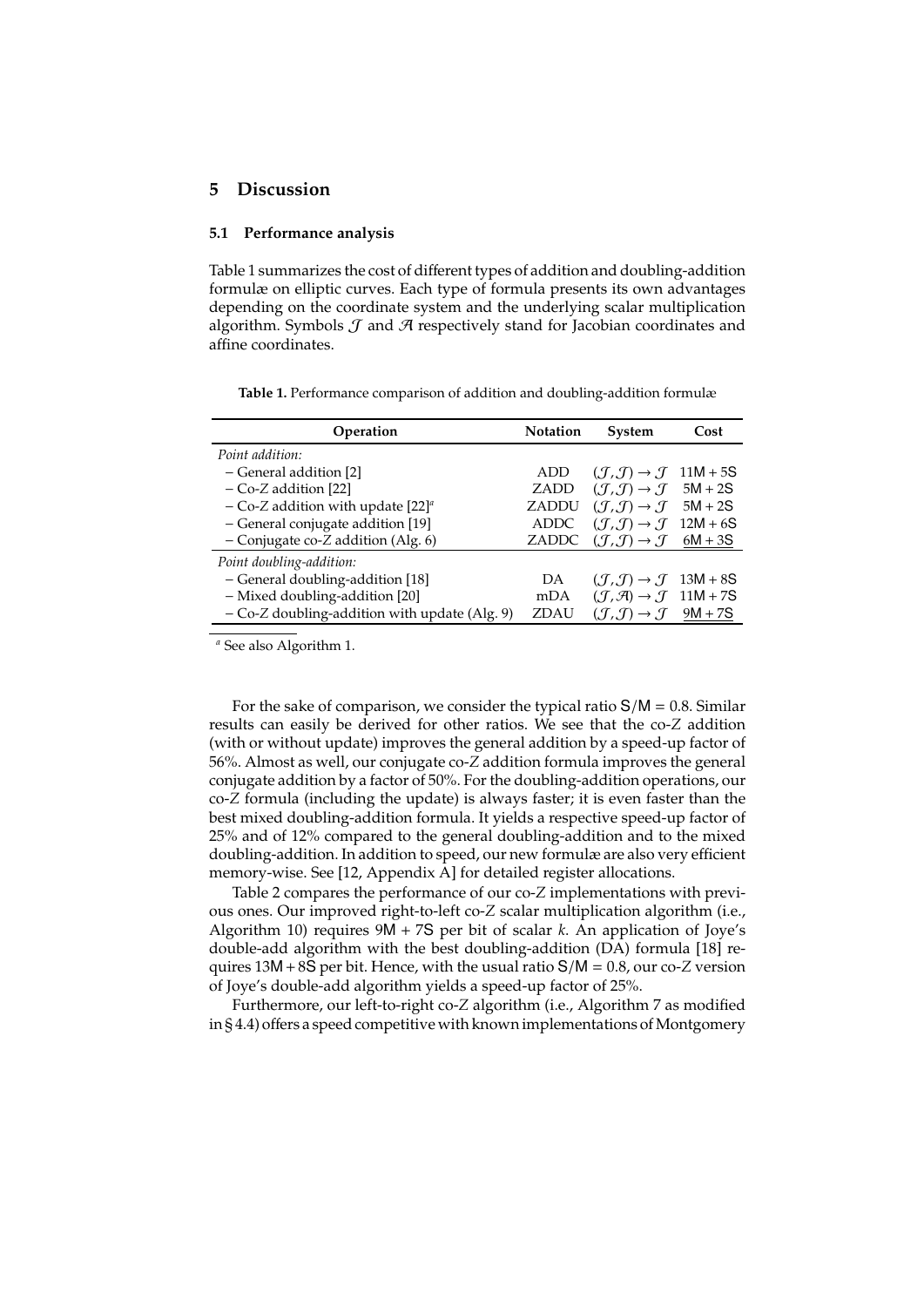**Table 2.** Performance comparison of scalar multiplication algorithm

| Algorithm                                           | <b>Operations</b> | Cost per bit  |
|-----------------------------------------------------|-------------------|---------------|
| Joye's double-add algorithm [14]: $R \rightarrow L$ |                   |               |
| - Basic version                                     | DA                | $13M + 8S$    |
| $-Co-Z$ version (Algorithm 10)                      | <b>ZDAU</b>       | $9M + 7S$     |
| Montgomery ladder [24]: $L \rightarrow R$           |                   |               |
| - Basic version                                     | DBL and ADD       | $14M + 10S^a$ |
| $-$ X-only version [5, 9, 13]                       | XDBL and XADD     | $9M + 7S^b$   |
| - Co-Z version (Algorithm 7)                        | ZADDC and ZADDU   | $9M + 7S^c$   |

*<sup>a</sup>* The cost assumes that curve parameter *a* is equal to −3. This allows the use of the faster point doubling formula:  $3M + 5S$  instead of  $1M + 8S + 1c$ ; cf. Section 2.

*b* The cost assumes that multiplications by curve parameter *a* are negligible; e.g., *a* = −3. It also assumes that input point *P* is given in affine coordinates; i.e.,  $Z(P) = 1$ . See [12, Appendix B] for a detailed implementation.

*<sup>c</sup>* With the improvements mentioned in § 4.4. The direct implementation of Algorithm 7 has a cost of 11M + 5S per bit.

ladder for *general*† elliptic curves. It only requires 9M + 7S per bit of scalar *k*. Moreover, we note that this cost is *independent* of the curve parameters.

#### **5.2 Security considerations**

As explained in Section 3, Montgomery ladder and Joye's double-add algorithm are naturally protected against SPA-type attacks and safe-error attacks. Since our implementations are built on them and maintain the same regular pattern of instructions without using dummy instructions, they inherit of the same security features. Moreover, our proposed co-*Z* versions (i.e., Algorithms 7, 8 and 10) can be protected against DPA-type attacks; cf. [1, Chapter 29] for several methods.

Yet another important class of attacks against implementations are the fault attacks [3, 4]. An additional advantage of Algorithm 7 (and of Algorithms 8 and 10) is that it is easy to assess the correctness of the computation by checking whether the output point belongs to the curve. We remark that the *X*-only versions of Montgomery ladder ([5, 9, 13]) do not permit it and so may be subject to (regular) fault attacks, as was demonstrated in [10].

## **6 Conclusion**

Co-*Z* arithmetic as developed by Meloni provides an extremely fast point addition formula. So far, their usage for scalar multiplication algorithms was confined to Euclidean addition chains and the Zeckendorf's representation. In this

<sup>†</sup> Montgomery introduced in [24] a curve shape that nicely combines with the *X*-only ladder, leading to a better cost per bit. But this shape does not cover all classes of elliptic curves. In particular, it does not apply to NIST recommended curves [25, Appendix D].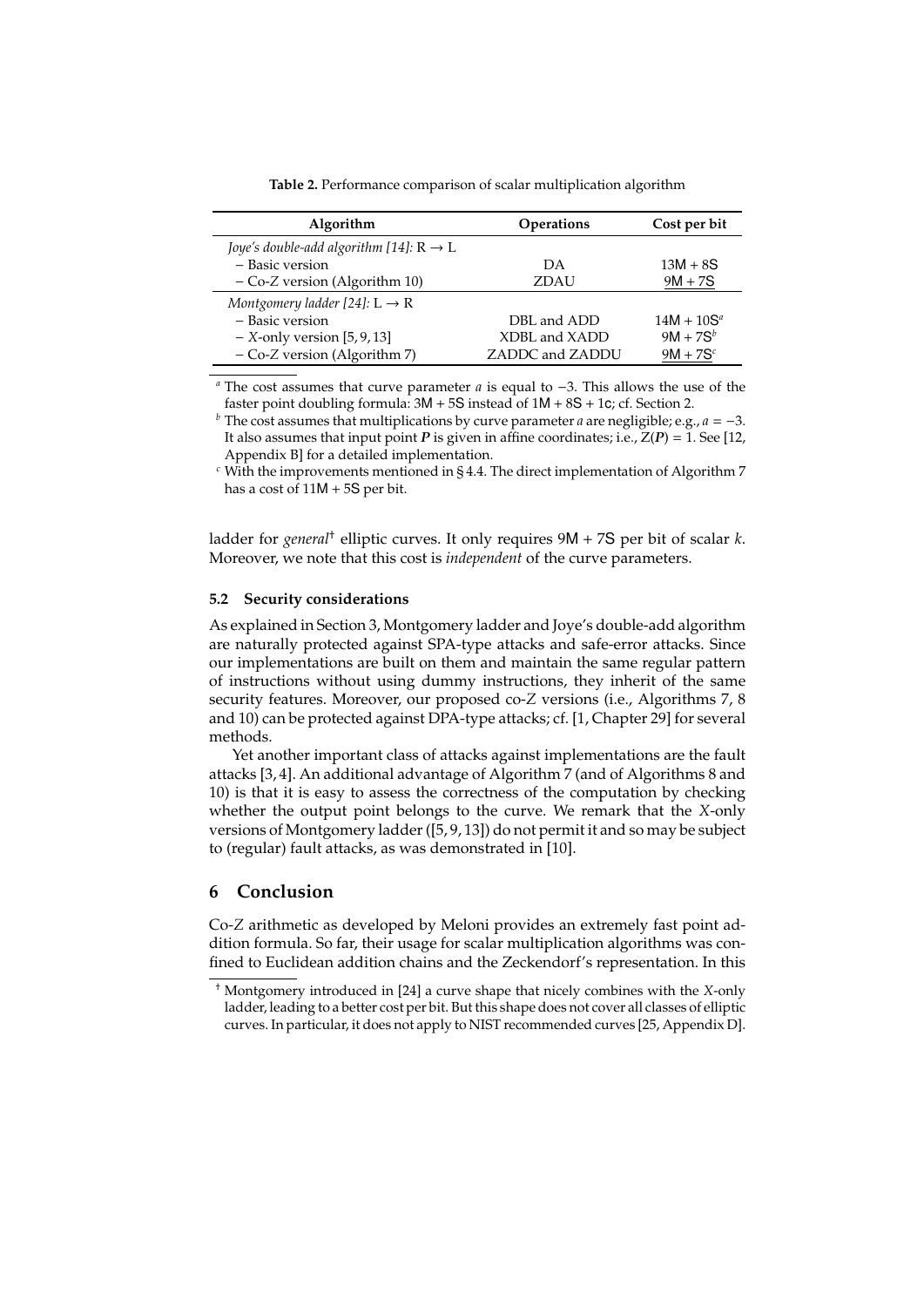paper, we developed new strategies and proposed a co-*Z* conjugate point addition formula as well as other companion co-*Z* formulæ. The merit of our approach resides in that the fast co-*Z* arithmetic nicely combines with certain binary ladders. Specifically, we applied co-*Z* techniques to Montgomery ladder and Joye's double-add algorithm. The so-obtained implementations are efficient and protected against a variety of implementation attacks. All in all, the implementations presented in this paper constitute a method of choice for the efficient yet secure implementation of elliptic curve cryptography in embedded systems or other memory-constrained devices.

As a side result, this paper also proposed the fastest point doubling-addition formula.

**Acknowledgments** The authors would like to thank Jean-Luc Beuchat, Francisco Rodrìguez Henrìquez, Patrick Longa, and Francesco Sica for helpful discussions. We would also like to thank the anonymous referees for their useful comments. In particular, we thank the referee pointing out that the cost with the Montgomery ladder can be reduced to 9M + 7S per bit for general elliptic curves.

#### **References**

- 1. R. Avanzi, H. Cohen, C. Doche, G. Frey, T. Lange, K. Nguyen, and F. Vercauteren.
- *Handbook of Elliptic and Hyperelliptic Curve Cryptography*. CRC Press, 2005. 2. D. J. Bernstein and T. Lange. Explicit-formulas database. http://www. hyperelliptic.org/EFD/jacobian.html.
- 3. I. Biehl, B. Meyer, and V. Müller. Differential fault attacks on elliptic curve cryptosystems. In M. Bellare, editor, *Advances in Cryptology* − *CRYPTO 2000*, volume 1880 of *LNCS*, pages 131–146. Springer, 2000.
- 4. D. Boneh, R. A. DeMillo, and R. J. Lipton. On the importance of eliminating errors in cryptographic computations. *Journal of Cryptology*, 14(2):110–119, 2001. Extended abstract in Proc. of EUROCRYPT '97.
- 5. E. Brier and M. Joye. Weierstraß elliptic curves and side-channel attacks. In D. Naccache and P. Paillier, editors, *Public Key Cryptography (PKC 2002)*, volume 2274 of *LNCS*, pages 335–345. Springer, 2002.
- 6. D. V. Chudnovsky and G. V. Chudnovsky. Sequences of numbers generated by addition in formal groups and new primality and factorization tests. *Advances in Applied Mathematics*, 7(4):385–434, 1986.
- 7. H. Cohen, A. Miyaji, and T. Ono. Efficient elliptic curve exponentiation using mixed coordinates. In K. Ohta and D. Pei, editors, *Advances in Cryptology* − *ASIACRYPT '98*, volume 1514 of *LNCS*, pages 51–65. Springer, 1998.
- 8. J.-S. Coron. Resistance against differential power analysis for elliptic curve cryptosystems. In C¸ . K. Koc¸ and C. Paar, editors, *Cryptographic Hardware and Embedded Systems (CHES '99)*, volume 1717 of *LNCS*, pages 292–302. Springer, 1999.
- 9. W. Fischer, C. Giraud, E. W. Knudsen, and J.-P. Seifert. Parallel scalar multiplication on general elliptic curves over F*<sup>p</sup>* hedged against non-differential side-channel attacks. Cryptology ePrint Archive, Report 2002/007, 2002. http://eprint.iacr. org/.